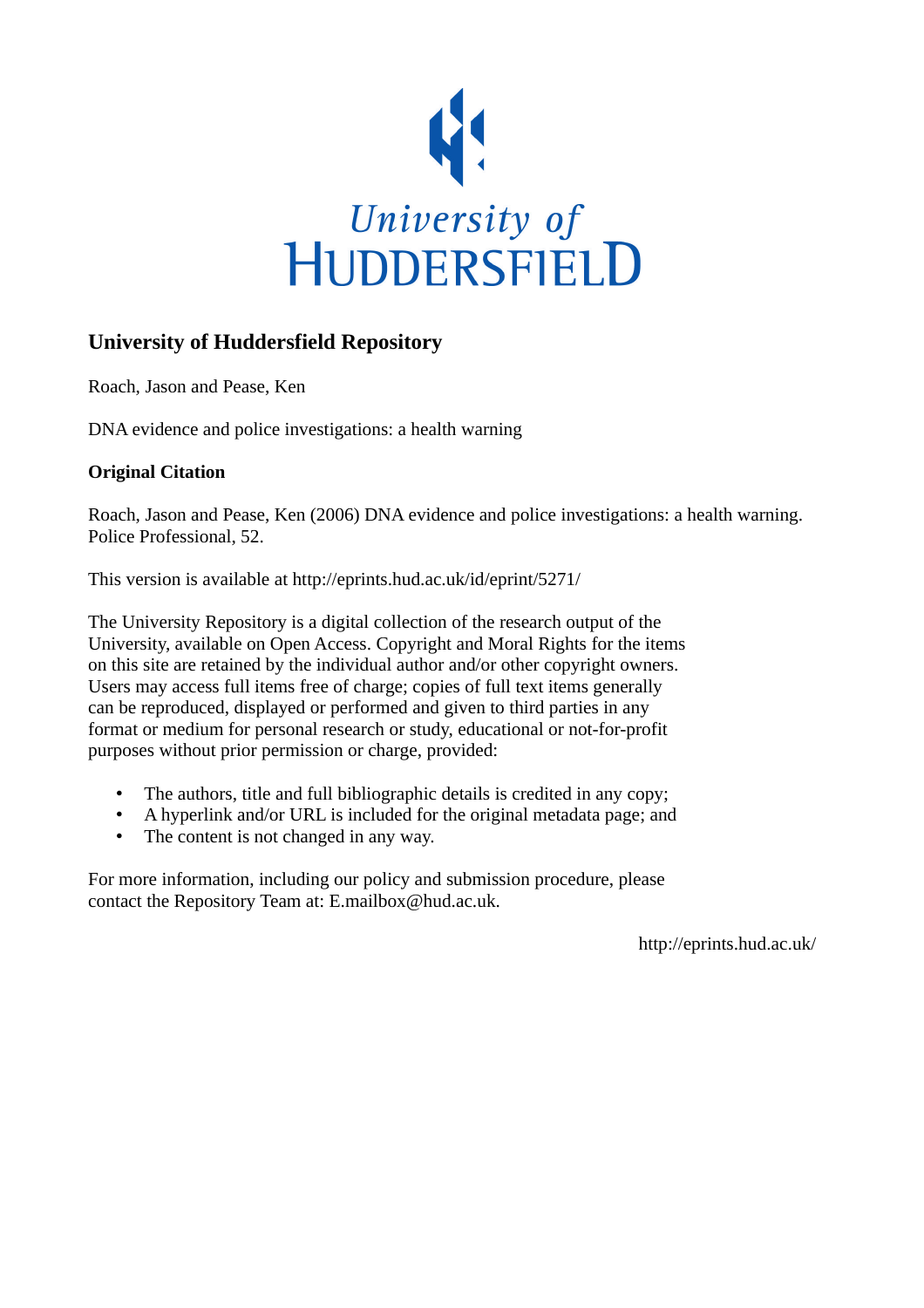# **DNA evidence and police investigations: a health warning.**

*Jason Roach and Ken Pease* 

## **Introduction**

Much has been made of recent advances in DNA science and technology with particular emphasis placed on its bewildering implications for policing and the detection of serious offenders. Operation Phoenix for example, conducted by Northumbria Police in conjunction with the Forensic Science Service (FSS), has seen a total of 42 named DNA matches obtained against the National DNA Database (NDNAD) for more than 400 unsolved sexual offences over a 14 year period, resulting in 14 convictions up to 2005 (Forensic Science Service Annual Report 2004-05). Both technical advances in DNA serology and the infrastructure of analysis and retention bring forensic DNA analysis into the mainstream of detection, with accompanying public interest. For example the development of Low Copy Number techniques (LCN) now render very small samples usable. The size of the National DNA Database (well over three million by early 2006) aspires to cover the active criminal population.

The use of DNA evidence in police investigations stems, as is well known, from the work of Sir Alec Jeffreys and colleagues at Leicester University (see Jeffreys Wilson and Thein [1](#page-1-0)985), whose generation of images from  $RFLP<sup>1</sup>$ analysis of unique human DNA were so redolent of supermarket bar codes as to be irresistible to the public mind. Because some twenty years has now elapsed since the first use of the Jeffreys technique it may be worthwhile rehearsing what happened, since it illustrates the central argument of this paper, that the linkages between DNA identification of offenders and the detection task generally is, and must be, subtle in order to optimise detection efficiency. The danger which the writers sense is of a free-standing and formulaic application of DNA identification techniques.

In 1983, Lynda Mann, aged fifteen, was raped and murdered at Narborough. A semen sample was taken from her body. Three years later, Dawn Ashworth, also fifteen, was found strangled and sexually assaulted in the same area. Semen samples were also recovered from Dawn's body. The prime suspect was a seventeen-year-old kitchen porter who confessed to killing Dawn. Alec Jeffreys was called in and revealed that the semen from the two bodies was from the

<span id="page-1-0"></span> $\overline{a}$ <sup>1</sup> Restriction Fragment Length Polymorphism.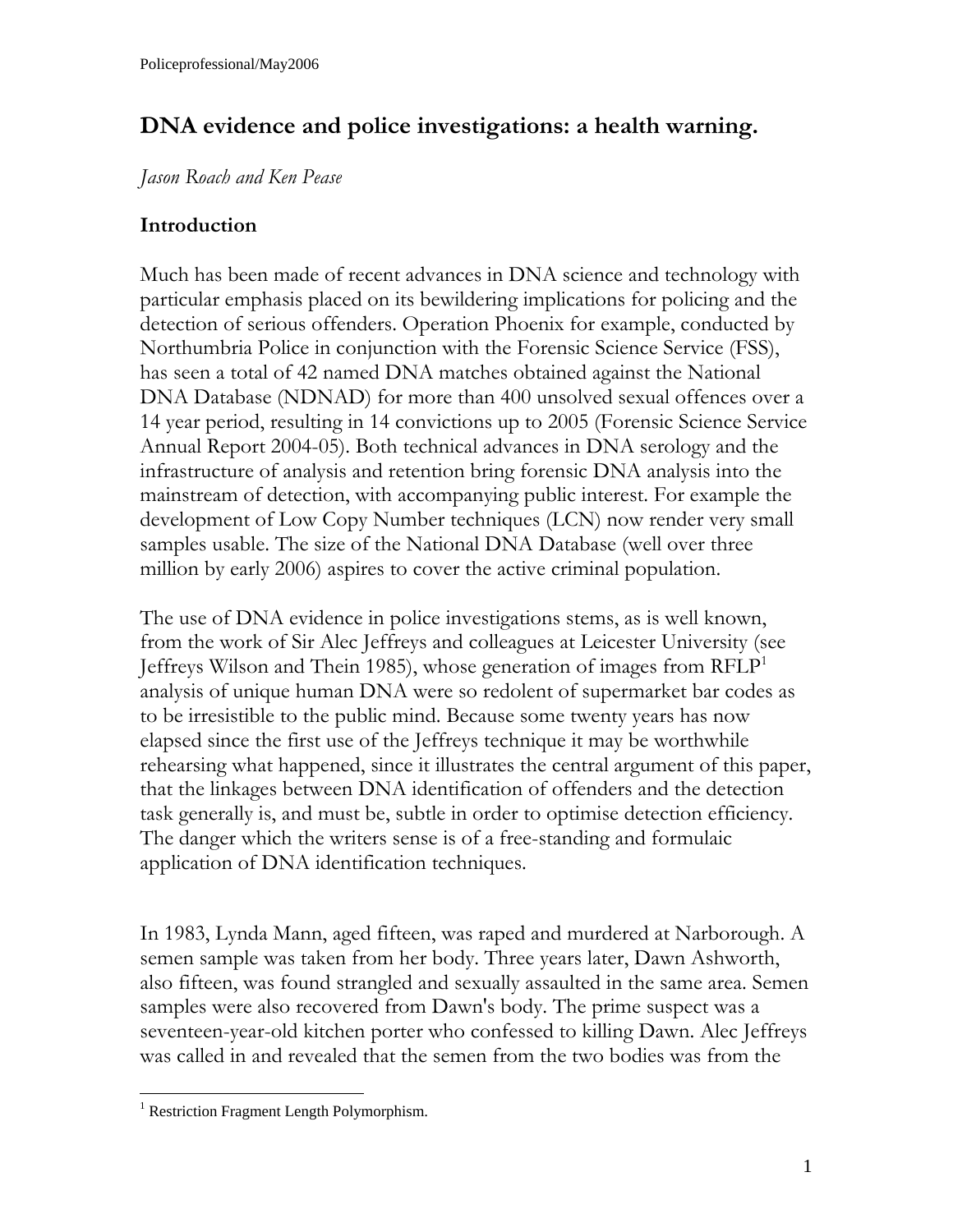same man – but that man was not the confessing kitchen porter, Leicestershire police then decided to undertake the world's first DNA mass screening. No profiles matched the profile of the killer. A year later a woman told police that she had overheard her colleague, Ian Kelly, bragging that he had given his sample whilst masquerading as his friend, Colin Pitchfork. Pitchfork, a local baker, had persuaded Kelly to take the test for him. Pitchfork was arrested and his DNA profile found to match with the semen from both murders. He was sentenced to life imprisonment for the two murders in 1988.<sup>[2](#page-2-0)</sup>

The point of this article is not to detract in any way from the achievement of the FSS and of pioneering DNA work, nor is it to question the exciting possibilities that it holds for policing, with regards to the detection and conviction of serious offenders. On the contrary, the sight of officers knocking on front doors and arresting rapists seventeen years after their offence, is as staggeringly impressive as it is welcome – a kind of 'Minority Report' in reverse<sup>3</sup>. Although success is well deserved, it is also well documented elsewhere and as such does not constitute the focus for discussion. Instead, this article suggests that the identification and apprehension of offenders must continue to be seen as a consequence of the wider investigative process. Seeing the successful apprehension and conviction of serious criminals as merely a matter of 'the appliance of science' matching DNA samples carries with it huge dangers, both in the neglect of other detection approaches and in the failure to develop different and more subtle uses of the available technology. The integration of DNA evidence with the detection enterprise is the aim. This is likely to, as will be noted later, lead to DNA analysis progressing in directions different from those that might be assumed.

A mild DNA evidence health warning is now offered which centres upon three specific considerations in turn. DNA evidence

- is not all about identifying offenders
- can make convictions more difficult
- should be regarded as a tool which complements, not replaces, the skills of the detective.

<span id="page-2-0"></span><sup>&</sup>lt;sup>2</sup> http://www.bbc.co.uk/crime/caseclosed/colinpitchfork.shtml<br><sup>3</sup> The science fiction erime film directed by Spielbers and start

<span id="page-2-1"></span><sup>&</sup>lt;sup>3</sup> The science fiction crime film directed by Spielberg and starring Tom Cruise, where future crimes are foretold by the premonitions of three 'pre-cognitive' beings. Police arrive at the crime scene to arrest the offender as they are about to commit the offence.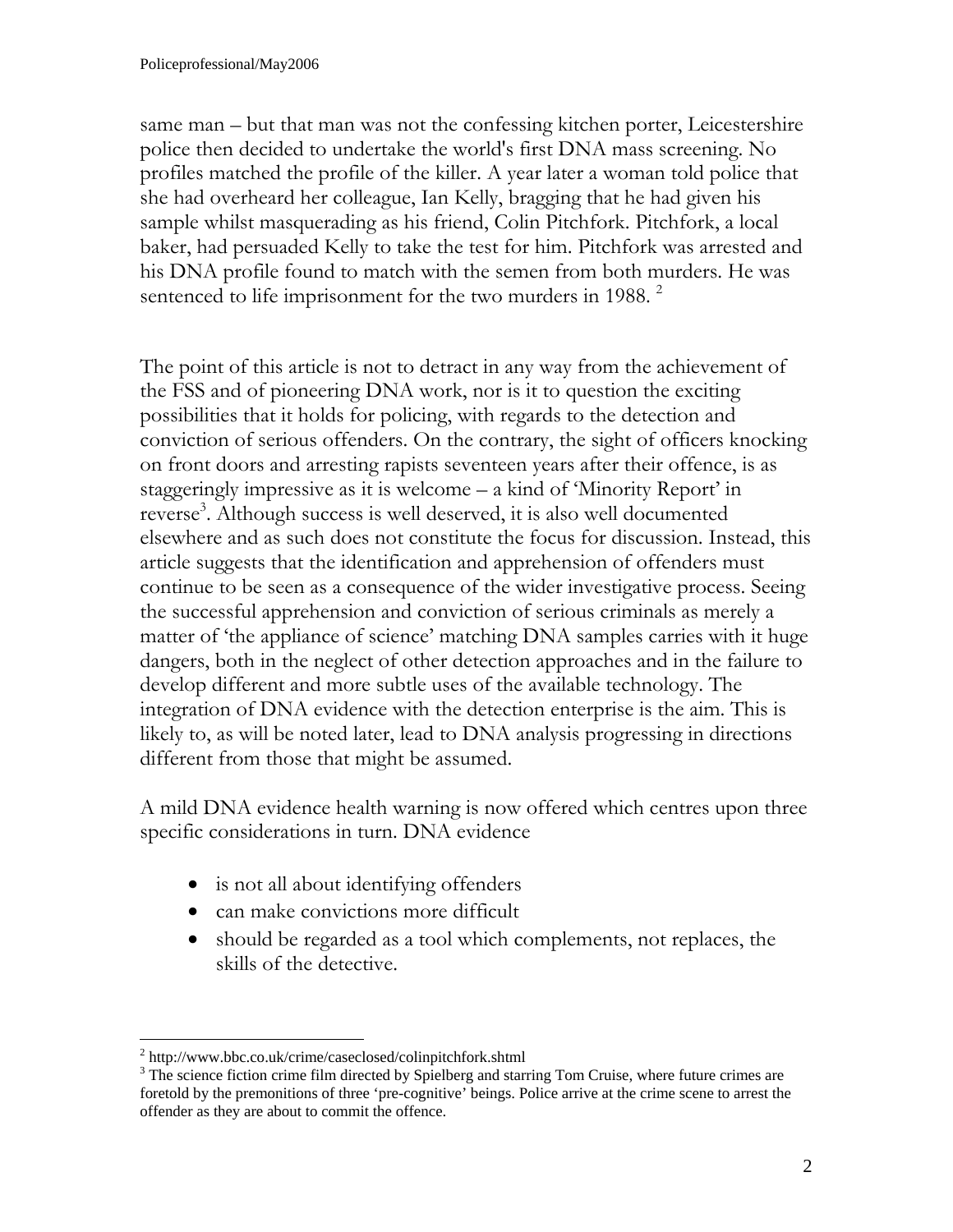### **DNA science is not all about identifying offenders**

A common public misperception of the use of DNA science propagated by the media is that its sole utility lies in catching criminals. In such a scenario, the function of forensic service providers would be reduced to merely identifying and helping to 'put away villains'. This is explicitly rejected in the FSS mission statement:

*'Our mission is to support crime detection, the conviction of offenders, and the exoneration of the innocent, it reflects our position as an impartial provider within the Criminal Justice System and the Community, where our services are as available to the defence as they are to the prosecution'.* (FSS Annual Report and Accounts 2004-05).

One cannot rest all the blame for this misconception at the door of the media. In the FSS Annual Report and Accounts (cited above) all the case studies detail how the FSS has played its part in the successful conviction of individuals previously undetected by conventional means. No mention is made of the 'exoneration of the innocent' and yet DNA science has made a significant contribution in this area. The same is found in the National DNA Database Annual Report 2003-04 where from half a dozen illustrative examples none represent 'exonerations'[4](#page-3-0) . Examples are however felt appropriate here.

During the 1983 Pitchfork inquiry (as discussed) the prime suspect was kitchen porter Ian Buckler who confessed to the second murder but denied the first. Advances in DNA science were able to exonerate Buckler and elevate him to the first person ever to be exonerated by DNA fingerprinting

In 2003 Welshman Jeffrey Gafoor was freed after being convicted of murder in 1988. A case review of the evidence found that DNA preserved from the crime scene was a closer match to Gafoor's nephew instead so exonerating Gafoor. The case is believed to be the first where an innocent, yet related individual was used to identify the actual criminal via 'familal searching'.<sup>[5](#page-3-1)</sup>

In Chicago, in 1989, Gary Dobson became the first person to have his conviction overturned as a result of DNA evidence. As of 2005 a total of 164 people in the US have been freed due to post-conviction DNA testing.<sup>5</sup>

<span id="page-3-0"></span> $\frac{4 \text{ http://www.forensic.gov.uk/forenisc\_t/inside}}{2 \text{ http://www.forensic.gov.uk/forenisc\_t/inside}}$  about/docs/NDNAD\_A-3-4.pdf

<span id="page-3-1"></span><sup>&</sup>lt;sup>5</sup> http://en.wikipedia.org/wiki/Genetic\_fingerprinting#Fake\_DNA\_evidence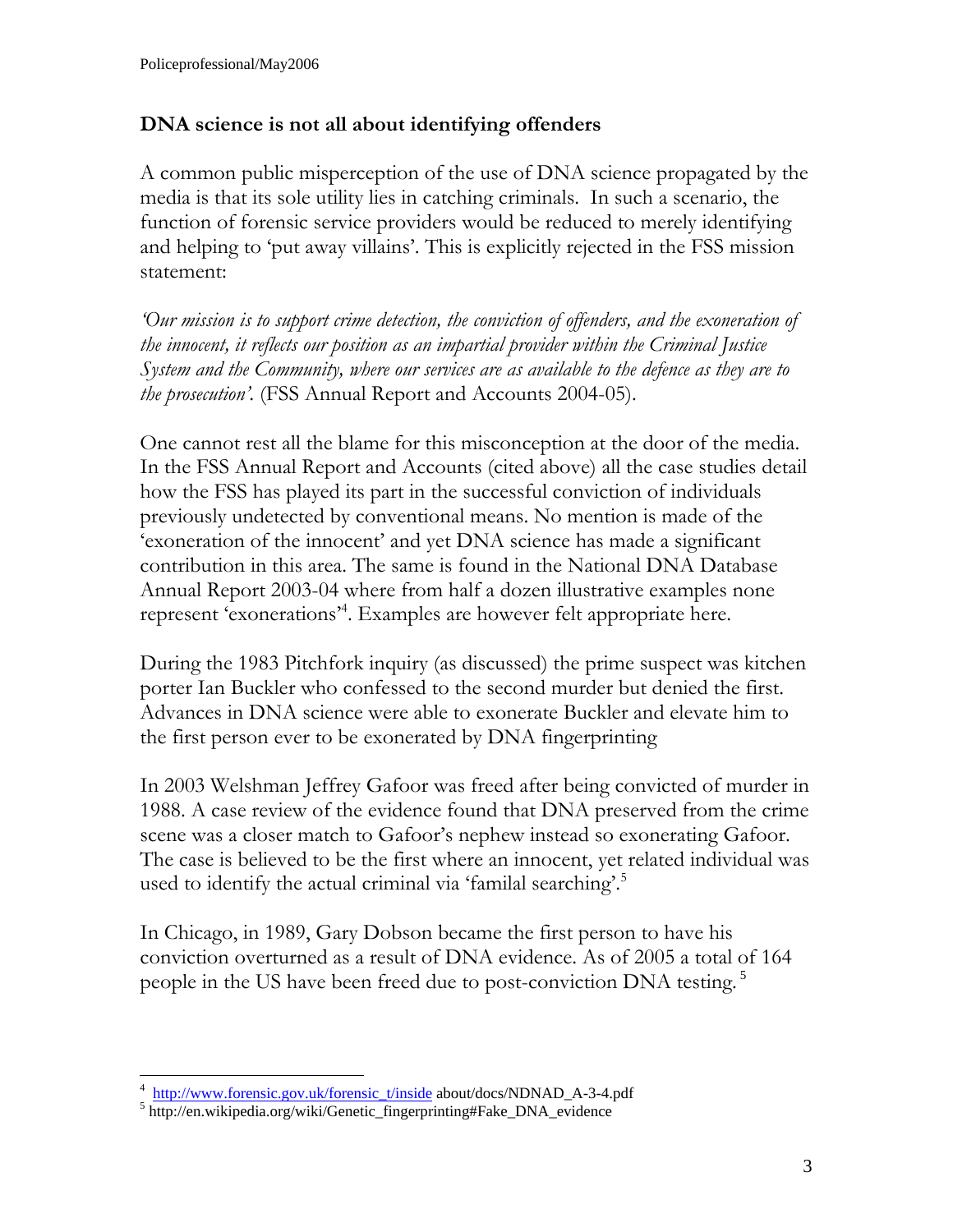DNA evidence performs additional functions such as identifying victims of crime or natural disaster. In the case of the notorious Canadian serial killer Robert Pickton, DNA science was used primarily to prove and identify the existence of his victims - in excess of 20 female prostitutes buried around his farm.<sup>5</sup>

In 1992 DNA evidence was used to identify the body of Nazis Dr. Josef Mengeles' in a Brazilian grave, when previously he had been buried under a pseudonym. The same process has been used to identify further 'war criminals'.<sup>5</sup>

The point made is that the application of DNA evidence to crime extends much further than the popular media misconception that it is limited to identifying offenders. The FSS and DNA evidence are far from 'one-trick ponies'.

Supplying a wider context for thinking about DNA use will seem unnecessary to service providers (we know what else we do) and to the informed public, but it is necessary, both to release the imagination, and to allow the science to be seen as even-handed as between prosecution and defence, and having wider utility which is unquestionably benign.

### **DNA evidence can make convictions more difficult**

Away from the Olympian heights of even-handed science and back in the grubby world of the courtroom, it has been our observation DNA evidence can make a conviction more difficult because of more informed defence tactics. Before the advent of DNA evidence suspected burglars (for example), denied ever having been at the alleged location. If evidence were subsequently offered which persuasively placed them there the jury would probably be of the opinion that if the accused was lying about that then he was probably also lying in claiming innocence.

DNA evidence has in many cases led defence lawyers to recognise the futility of clients denying their presence at the crime scene. Three tactics remain plausible depending upon circumstance. First, those accused of being at a crime scene may admit that they were there. Second, those whose DNA is found on portable objects such as cigarette stubs may claim that the objects were moved from elsewhere. Third, DNA not being date-stamped, the offender can claim he was at a location with permission but at another time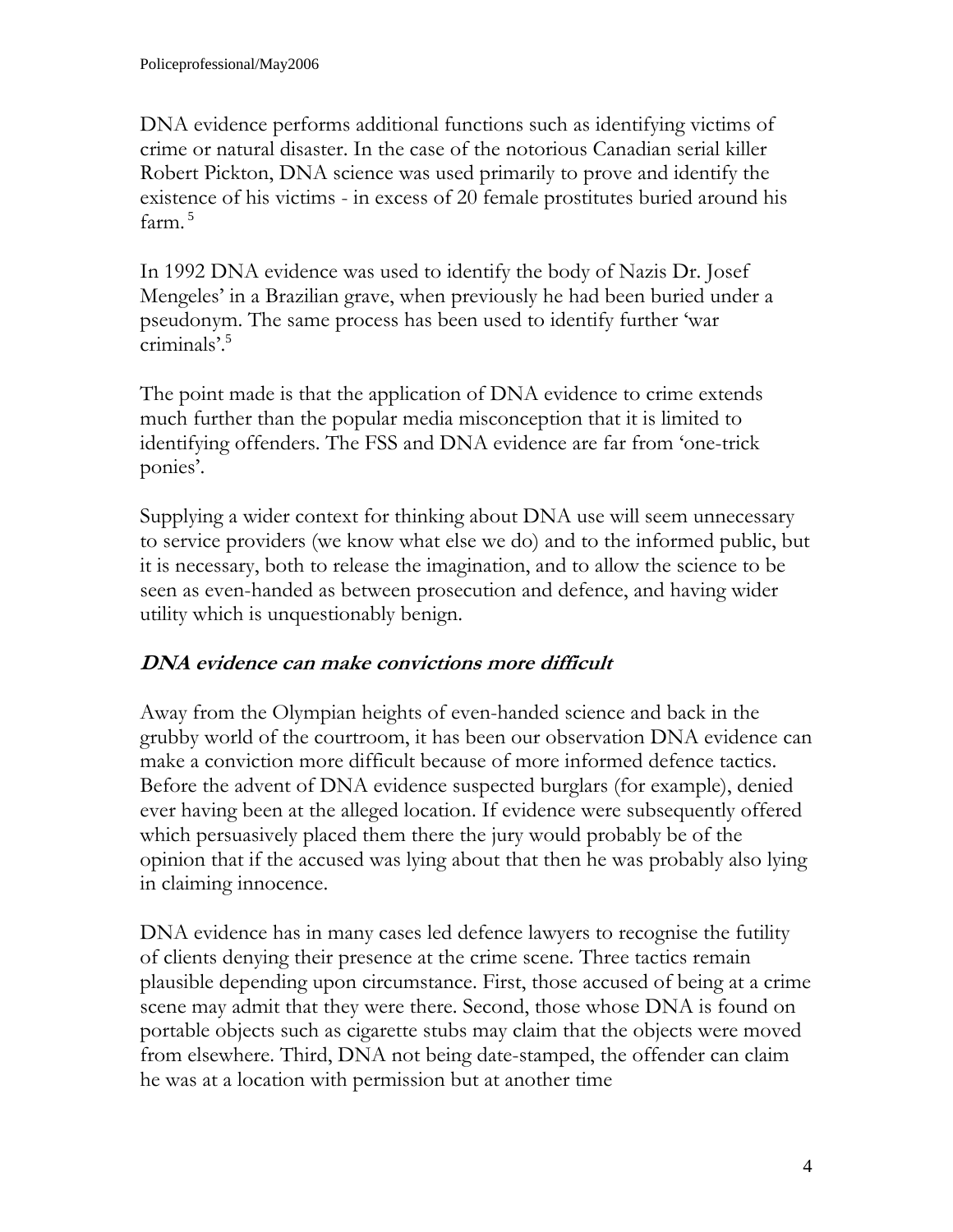DNA evidence is made available to both defence and prosecution. In 1991, the defence for Allan Legere, the first Canadian convicted of murder as a result of DNA evidence, claimed that the relatively shallow gene pool of the region could have led to a 'false positive'.<sup>6</sup> Arguably, the most famous case of the defence using the production of DNA evidence to advantage was in the O.J. Simpson trial. Simpson's defence managed to convince the jury that DNA evidence had been 'mishandled' by police. This contributed to his acquittal despite the seemingly overwhelming evidence against him (although of course a subsequent civil case found him responsible for the death of his wife and her friend).In the Simpson trial, (referred to in some media as the DNA wars) such doubts as were raised focused on the handling of samples and the integrity of law enforcement personnel rather than the DNA itself. It was alleged that smudges on the packaging of one blood sample indicated the packaging took place when the blood was wet, at a time when it should have been dry, that samples had been contaminated or degraded. Each of these was admitted as theoretically possible by prosecution experts, but not realistically possible in the Simpson case.

The precautions currently taken in the UK in handling DNA samples are stringent, and (famous last words) it is difficult to see how a similar challenge to the evidence might succeed. Indeed it may not have succeeded in the Simpson case had not alleged racism amongst the investigators invited the thought that the DNA evidence had been manipulated.

In 1992, in Canada, DNA evidence was also called into question in the case of Dr. John Schneeberger<sup>[7](#page-5-1)</sup> He raped a sedated patient, leaving semen on her underwear. Police used his blood on three separate occasions to extract DNA and failed to get a match. On realising his mistake Schneeberger had cunningly surgically inserted a 'Penrose drain' filled with foreign blood and anticoagulants in order to fool the police. He was eventually convicted because of police persistence and numerous additional blood extractions.

The examples set out above, which could be multiplied, indicate how DNA evidence might be called into question. An important distinction should be made here. The serology is rock solid. Human beings are uniquely identifiable by DNA samples which they deposit at crime scenes. The wriggle room for defendants lies elsewhere: in claims that samples were planted by their enemies or by police, that any sexual contact did not constitute a crime, and that the

 $\overline{a}$ 

<span id="page-5-0"></span><sup>&</sup>lt;sup>6</sup> http://en.wikipedia.org/wiki/Genetic\_fingerprinting#Fake\_DNA\_evidence 7<br><sup>7</sup> http://en.wikipedia.org/wiki/Genetic\_fingerprinting#Fake\_DNA\_evidence

<span id="page-5-1"></span> $\frac{7}{1}$  http://en.wikipedia.org/wiki/Genetic\_fingerprinting#Fake\_DNA\_evidence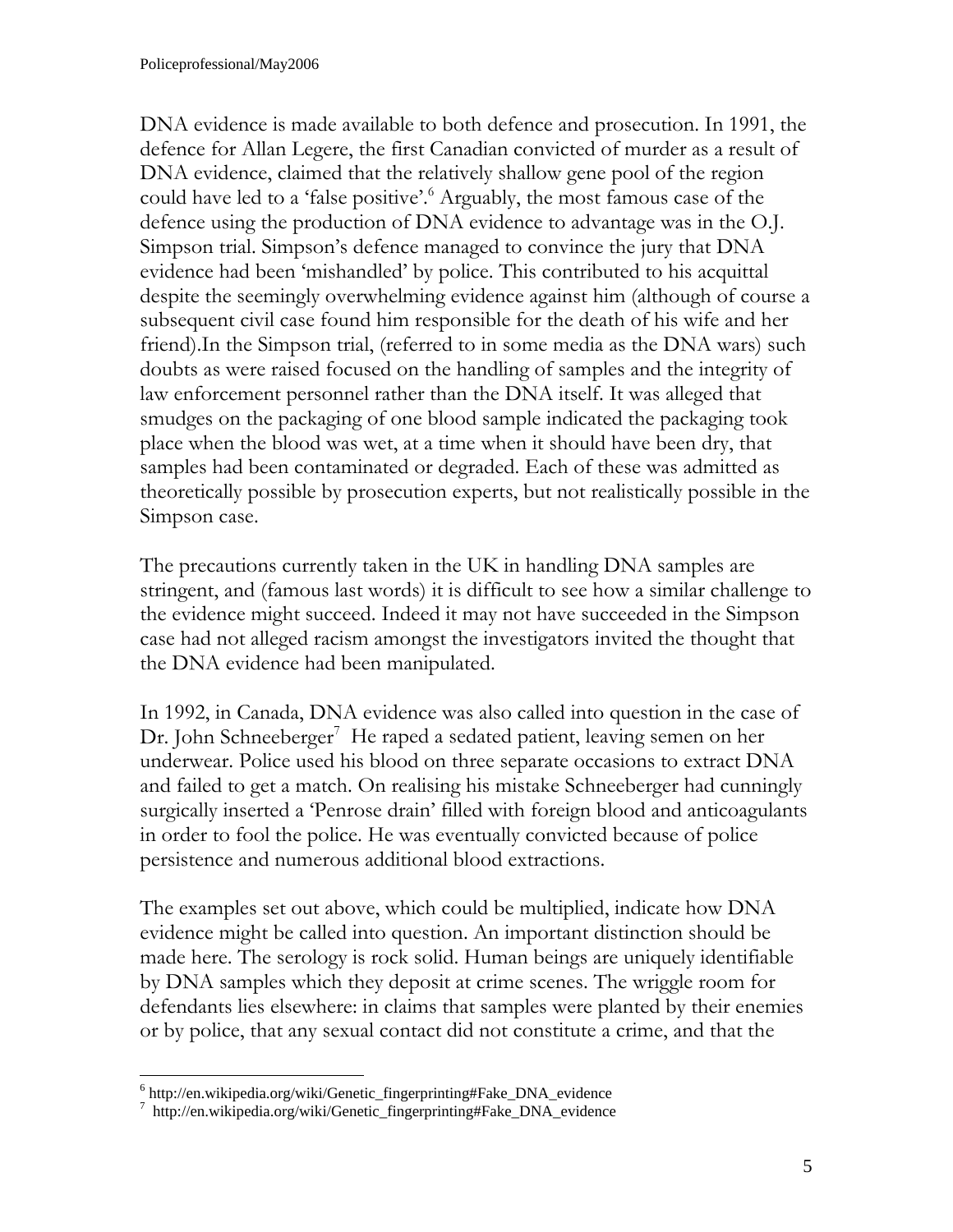accused was at the crime scene but not at the time of the crime. There are also real technical limitations on DNA technique, which will be mentioned briefly later.

DNA is, and will remain, a powerful evidence sources, but in some senses a diminishing one as perpetrators become more astute in avoiding or disposing of DNA trace evidence, and providing scenarios which render the DNA evidence less incriminating. DNA evidence often helps to strengthen a case but it must only be seen as a facet of the wider police investigation and the prosecution case which is the subject to which we turn.

#### **DNA science should be seen as a tool which enhances, not replaces, the skills of the detective.**

#### *Police Investigations catch criminals*

We have written nothing so far of which the informed police officer is unaware, and the reader may be becoming impatient. The reason for writing something on the topic is that detection in the popular and political imagination is coming to be increasing dominated by discussions of forensic science, with possible future consequences for resourcing and training emphases. 'Criminal trapped by DNA', is a popular newspaper headline of recent years, conjuring up images of a men and women in white coats in laboratories solving particularly nasty crimes, instead of women and men in blue uniforms, in cars with flashing lights. Such stories seemingly cement an idea, at least with the public, that traditional detective work is no longer the most effective method of apprehending serious offenders – no need for Sherlock Holmes, DNA is all you need. Add to this the recent arrest of John Humble as the Yorkshire Ripper hoaxer – unmasked after 25 years as the infamous 'Wearside Jack' by recent DNA science advances - and one can be forgiven for forming the impression that science has now rendered conventional detection obsolete.

Modern crime fiction treats the police detective little better with forensic scientists using DNA science to single-handedly solve complex cases - often with the result of relegating police to the role of performing an arrest (e.g. 'Silent Witness' from the BBC). The seemingly peripheral role of the police is exemplified in the film 'Minority Report', where the police are blatantly relegated to the physical apprehension of the offender, rather than solving the crime – this is done by mutants with premonitions! Pre-cognitive science has done the difficult part in identifying serious criminals before they have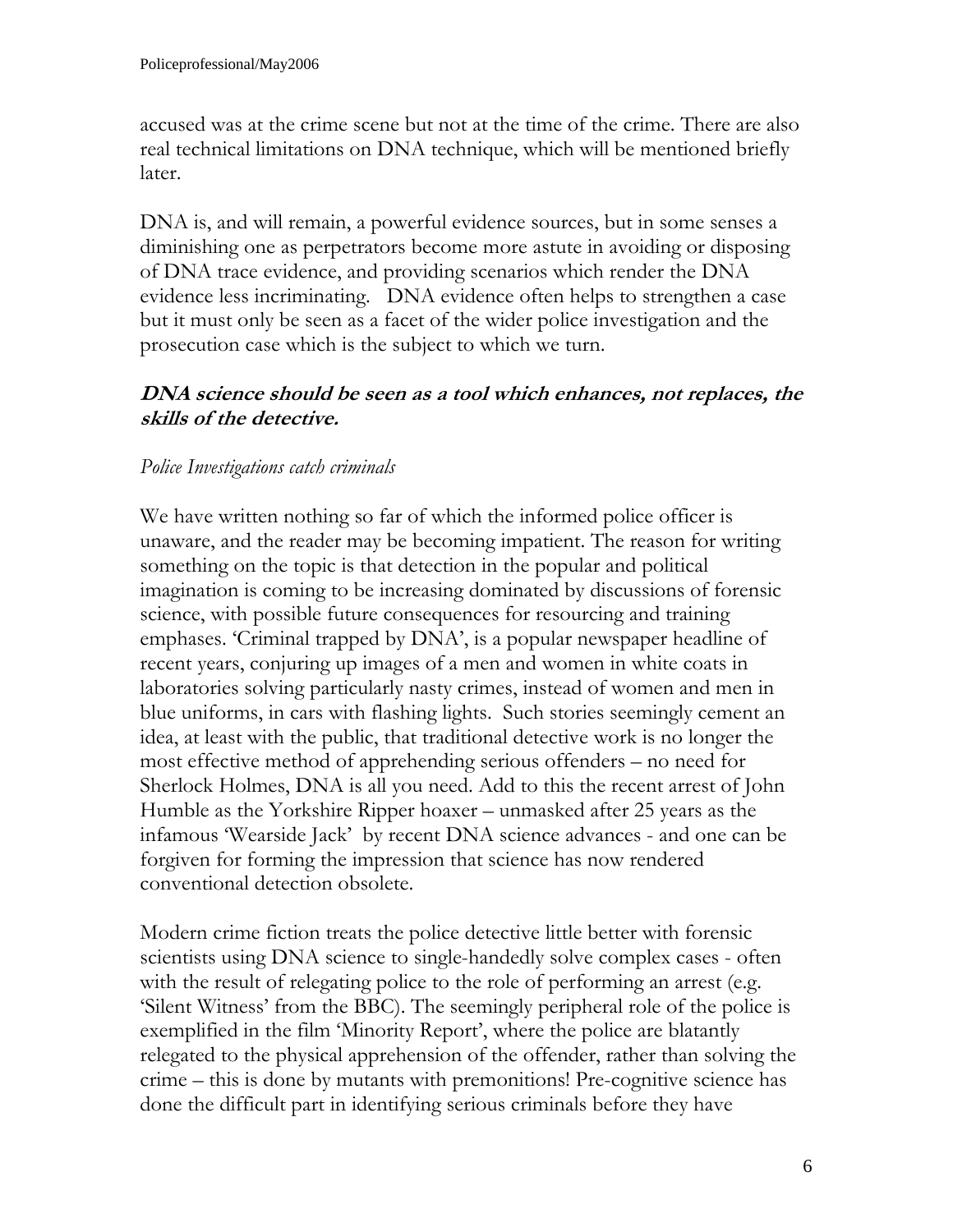committed the crime<sup>8</sup>. Meanwhile back in the real world, we are dealing with crimes which have happened, but the analogy is there nevertheless.

Although the view that modern day police detective work is all about the science of DNA may indeed be a worst case scenario painted here, the danger is that effort is deflected from conscientious detection of the conventional kind. We must not let the science overshadow the detection process as a whole. In no way should its importance as an investigative and evidence gathering tool be underestimated, neither should it be seen to take the credit for singlehandedly solving crimes. The appropriate balance needs to be struck. The Pitchfork case stands as a famous example.

#### *DNA evidence: some limitations*

In addition to the wriggle room offered to defendants in the face of DNA evidence there are some real technical limitations. For example DNA matching is possible:

- Where the DNA is treated and used properly. A DNA sample is destroyed when a profile is extracted, so if not done properly there is unlikely to be any second chance (although half the sample is kept for the defence).
- If the offender has a prior recorded offence for which DNA samples were taken. DNA science may help attribute a series of offences to the same individual (e.g. a serial rapist) but if the offender has no previous record than no match will be forthcoming. At present the database archives the DNA of several million offenders, therefore, it is often more effective at identifying known 'prolific' offenders than it is a 'oneoff' occasional, or someone about to become prolific. We worry greatly about Strategic Objective 2 of the National DNA Database Board which is to obtain DNA profiles from the active criminal population. A moment's thought reveals that to be impossible given the distributions of lengths of criminal careers, many being short enough that, with current levels of detection, they will be over before the police are in a position to take a criminal justice sample (see Leary and Pease 2003). This kind of self-delusion from such a prestigious body is an instance of what concerns us about the over-selling of DNA identification. Where

<span id="page-7-0"></span> $\overline{a}$  $8$  The Twentieth Century Fox and Dreamworks film (2002) based on a short-story by Philip K Dick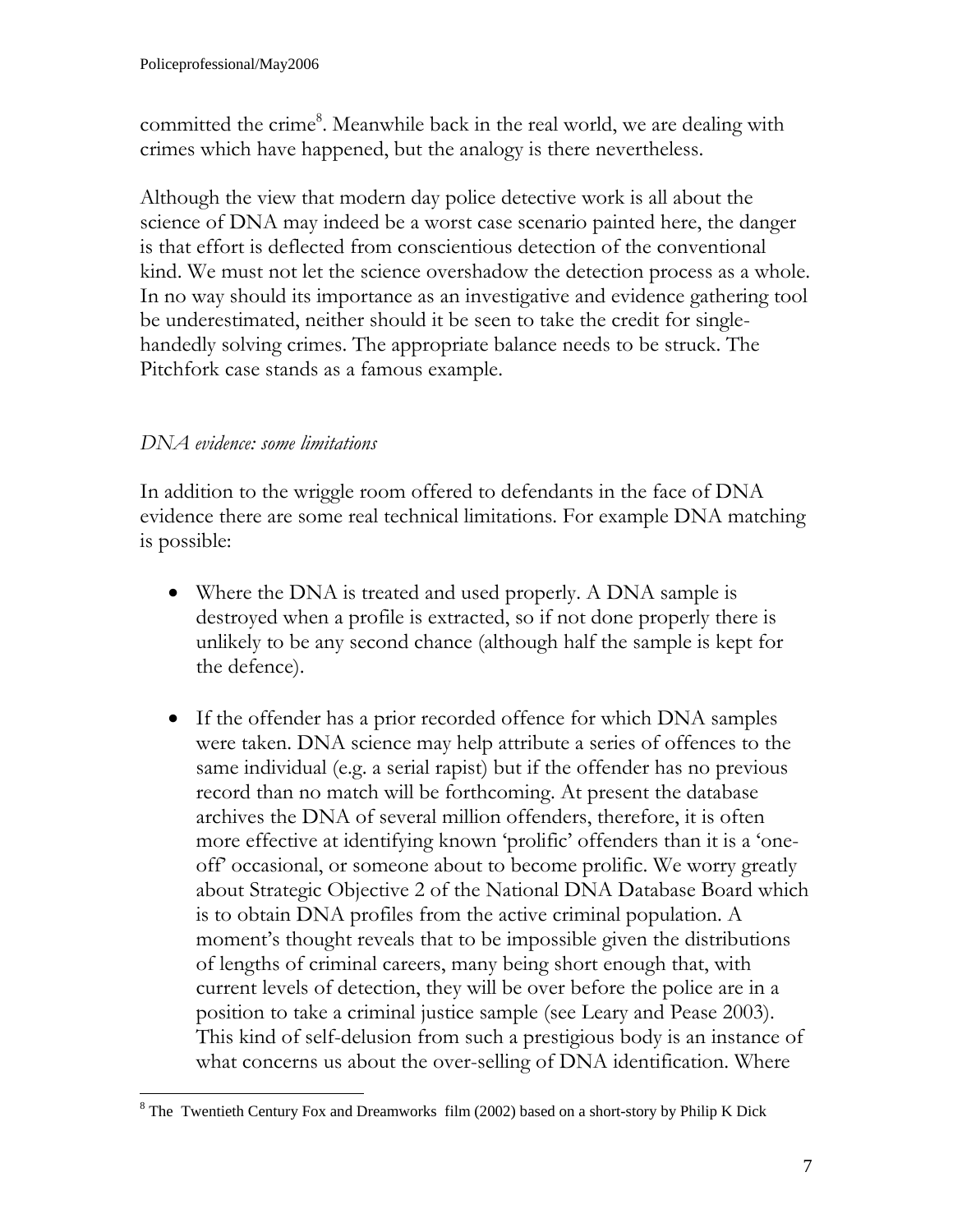DNA obtained from a crime scene is not linked to an identifiable offender but is stored in hope that the same individual offends in the future. If said offender does not get caught for any further offences no match can be made and the offender remains unidentifiable. In the case of Wearside Jack, DNA evidence from Humble extracted when he was arrested for drunk and disorderly behaviour, was matched to saliva found on the seal of the envelopes sent from the notorious 'Ripper hoaxer'. Had he not committed a second offence – much later – his identity would still be a mystery.

- Where an offender resides near the location of their offence as in the Pitchfork case, else local police DNA sweeps prove fruitless. The authors have recently conducted a review of several cases where the perpetrator has been identified recently via DNA evidence years after the offence, with the aim of ascertaining why these individuals were not apprehended at the time. In two cases DNA sweeps had been conducted but the offenders had left the area (contact authors for more information).
- Where an offender is not forensically aware. Some criminal profilers (e.g. Canter 2003) have maintained that when an offender leaves behind fingerprints or DNA it is a sign that they are forensically naïve because they have not been through the system. By implication, those offenders who 'hide their tracks' are old hands, aware of the capabilities and processes of forensic science (e.g. scenes of crime officers SOCO). However, some have recently called for television crime dramas to stop giving the secrets of forensic science away in programmes such as 'Waking the Dead' and 'Silent Witness') on the grounds that it is making offenders too forensically aware, posing both a challenge to police and profilers alike.

## **A health warning**

The above examples, although no means exhaustive do emphasise a necessity for police to continue with more traditional aspects of the investigation process such as establishing motive, modus operandi and witnesses, but also for the media to reflect this, and training and resources distributed accordingly.

The health warning should also cover not only the limitations of DNA evidence but also to redirect attention to its many other uses, such as